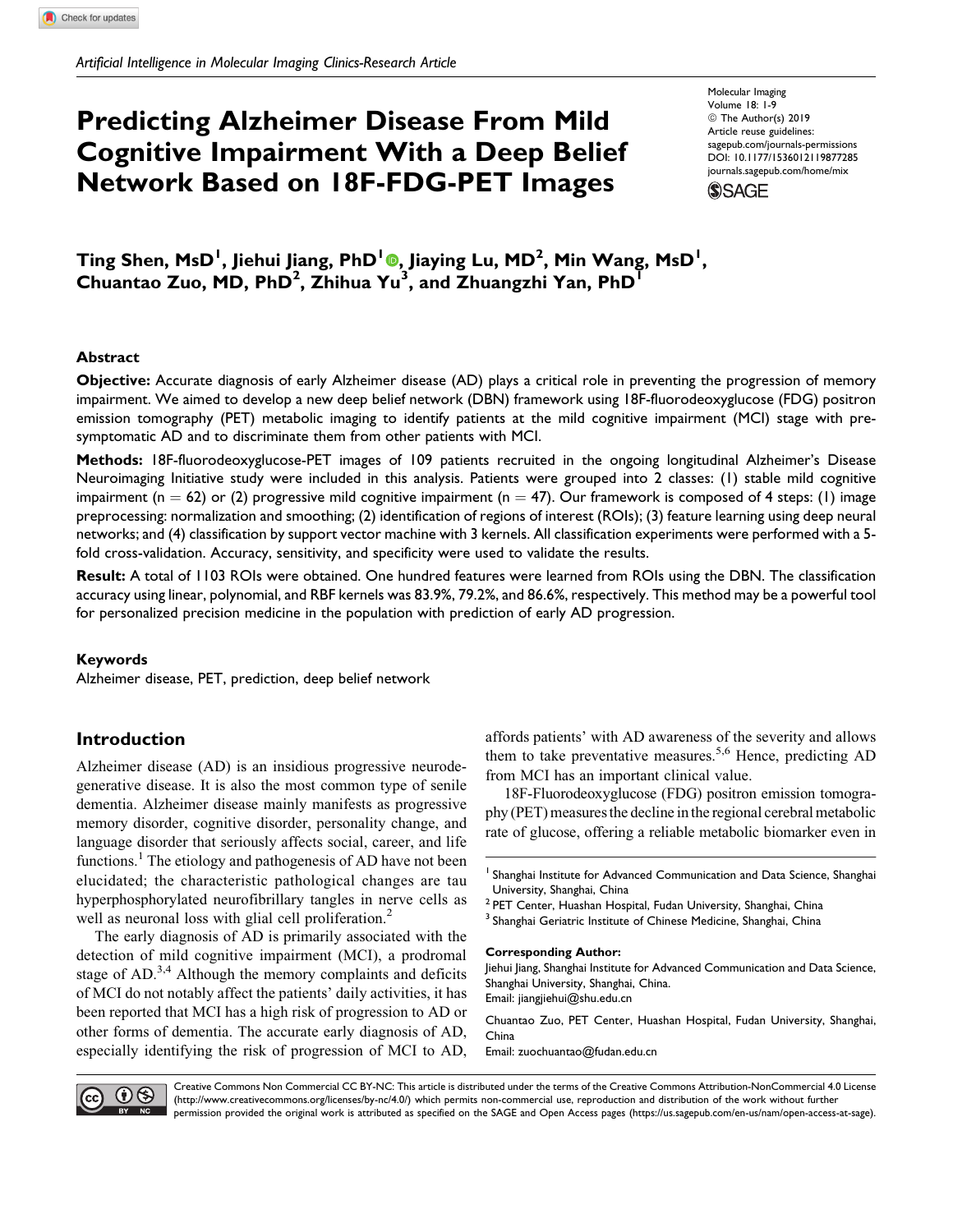

Figure 1. The workflow in this analysis was composed of 4 steps: image preprocessing, obtaining regions of interest, feature learning, and support vector machine (SVM) classification.

patients with presymptomatic AD because the regional metabolic aberration underlies the functional and cognitive decline seen in patients with AD.<sup>7</sup> Positron emission tomography scans provide functional information that is unique and unavailable using other types of imaging. Hence, 18F-FDG-PET is recognized as a potential tool for presymptomatic diagnosis of AD, offering acceptable sensitivity and accuracy.<sup>8</sup> The analysis of 18F-FDG-PET based on artificial intelligence, such as machine learning and deep learning, has gradually become mainstream.<sup>9</sup>

For example, Zhang<sup>10</sup> et al used Multiple Kernel Learning to build a classifier for MCI and normal group (NC), which was further used to classify MCI converters and nonconverters. Two imaging modalities, nuclear magnetic resonance imaging (MRI) and FDG-PET, were used together with 1 non-imaging modality, cerebrospinal fluid (CSF) measurements. Young<sup>11</sup> et al proposed building an AD versus NC classifier using a Gaussian process, which was then used to classify MCI converters and nonconverters. Wang<sup>12</sup> et al proposed 2 partial least squares–based approaches to classify MCI converters and nonconverters using MRI, FDG-PET, and florbetapir PET.

Additionally, with the development of deep learning, a few deep neural networks have also been applied to recognize ADrelated progression patterns.  $Lu^{13}$  et al proposed a multiscale deep neural network–based deep belief network (DBN) for classification using measures from a single modality.  $Liu<sup>14</sup>$ et al constructed a cascaded convolutional neural network to learn the multilevel and multimodal features of MRI and PET brain images. Suk<sup>15</sup> et al used a deep learning–based latent feature representation with a stacked autoencoder (SAE) by using MRI, FDG-PET, and CSF data. They also<sup>16</sup> found a novel method for a high-level latent and shared feature representation from neuroimaging modalities via deep learning; they used Deep Boltzmann Machine (DBM), found a latent hierarchical feature representation from a 3-dimensional (3D) patch, and then devised a systematic method for a joint feature representation from the paired patches of MRI and PET with a multimodal DBM.

However, these existing methods have limitations. Most of these attempts toward developing automated tools to identify progressive MCI have resulted in limited accuracy (less than 80%). Therefore, the present study aimed to propose a novel framework with a deep neural network based on DBN, which can effectively learn the patterns of metabolic changes between MCI converters and nonconverters using FDG-PET images.

#### Materials and Methods

As shown in Figure 1, the proposed framework is composed of 4 steps: (1) image preprocessing, including normalization and smoothing; (2) identification of regions of interest (ROIs); (3) feature learning, including unsupervised pretraining in DBN and supervised fine-tuning in back-propagation (BP) network; and (4) discrimination of MCI-to-AD converters from patients with normal MCI using support vector machine (SVM).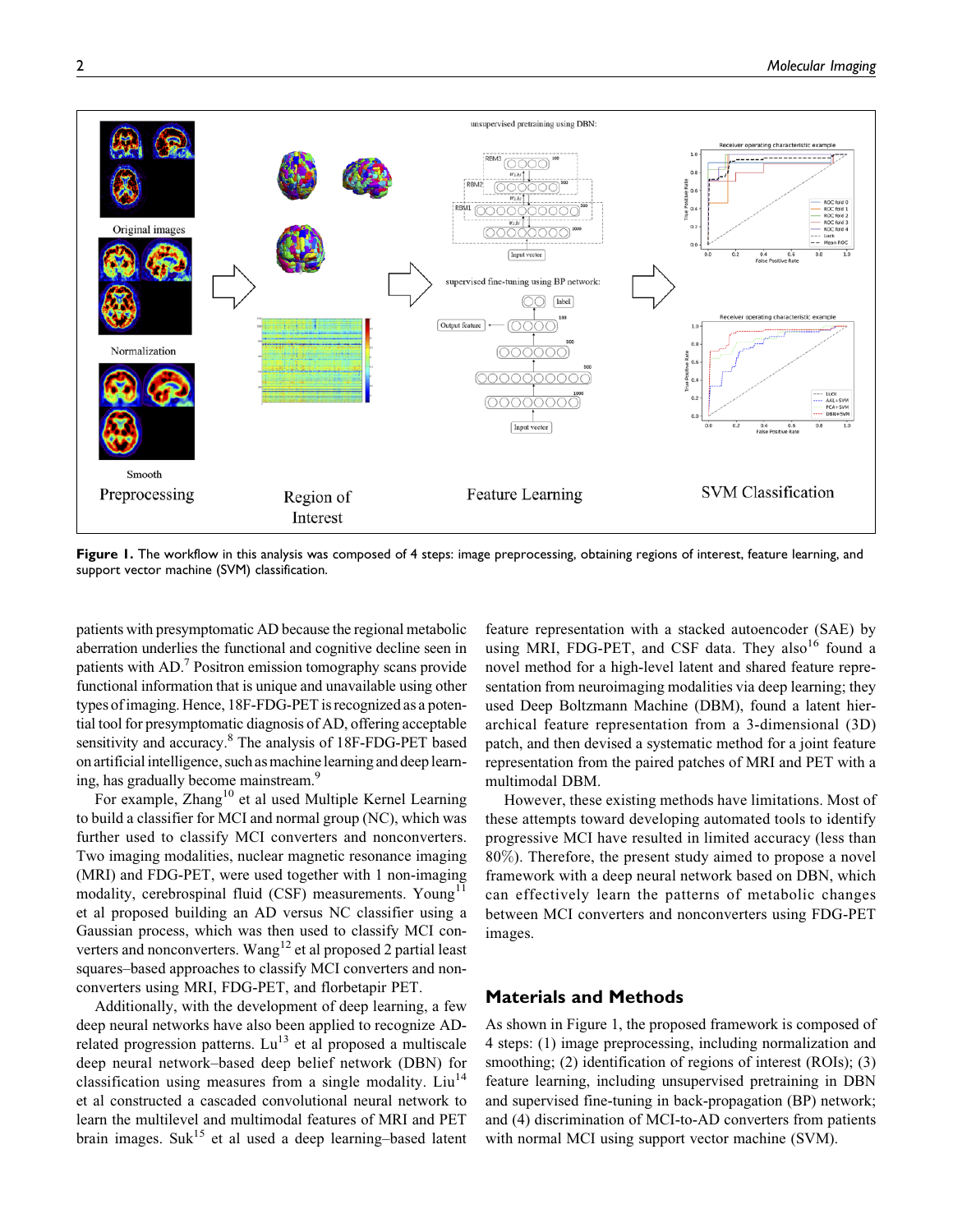Table 1. Patient Demographics.

| Group                                                                    | Gender,<br>M/F | Age, Years | Conversion,<br>Month                                                                                | <b>MMSE</b><br>Score |
|--------------------------------------------------------------------------|----------------|------------|-----------------------------------------------------------------------------------------------------|----------------------|
| pMCI (n = 47) $27/20^a$ 73.3 $\pm$ 7.1 <sup>a</sup><br>sMCI ( $n = 62$ ) |                |            | $\overline{1}$<br>$38/24^a$ 75.8 $\pm$ 6.1 <sup>a</sup> 12.2 $\pm$ 4.38 27.8 $\pm$ 1.4 <sup>a</sup> | $27.1 + 1.2^a$       |

Abbreviations: AD, Alzheimer disease; MCI, mild cognitive impairment; MMSE, Mini-Mental State Examination; pMCI, progressive mild cognitive impairment; sMCI, stable mild cognitive impairment.  $a$ <sup>t</sup> test,  $P > 0$ .

#### **Materials**

Data for this article were obtained from the publicly available Alzheimer's Disease Neuroimaging Initiative (ADNI) database<sup>17</sup> ([http://adni.loni.usc.edu\)](http://adni.loni.usc.edu). The ADNI was launched in 2003 as a public–private partnership, led by principal investigator Michael W. Weiner, MD, VA Medical Center and University of California San Francisco. Patients were recruited from over 50 sites across the United States and Canada. This multisite open-source data set was designed to accelerate the discovery of biomarkers and to identify and track AD pathology. For up-to-date information, see [http://www.adni-info.org.](http://www.adni-info.org)

Participants ( $n = 109$ ) were evaluated at baseline and in 6- to 12-month intervals following initial evaluation for up to 10 years. 18F-fluorodeoxyglucose-PET scans acquired at the baseline visit were used in the present analysis. We included the patients who were diagnosed with MCI and had a Mini-Mental State Examination (MMSE) score of at least 24 points at the time of PET imaging. Additionally, we requested a minimal follow-up time of at least 6 months. The patients were stratified into patients with MCI who converted to AD (MCIto-AD converters, progressive mild cognitive impairment [pMCI]) and those who did not (MCI nonconverters, stable mild cognitive impairment [sMCI]).

The PET data acquisition details can be found online in the study protocols of the ADNI project. Images were acquired 30 to 60 minutes after the injection. Age, sex, and MMSE did not differ significantly between the 2 groups ( $P > 1$ ). Demographic and clinical information of these patients are described in Table 1.

#### Image Preprocessing

Image data were processed using statistical parametric mapping (SPM8;<http://www.fil.ion.ucl.ac.uk/spm/>) implemented in MATLAB R2014b. $18$ 

The aim of preprocessing was to spatially normalize the images into Montreal Neurological Institute (MNI) space. The image preprocessing was composed of 2 steps: normalization and smoothing. All original DICOM data were converted to the NIfTI format file using dcm2nii. For every patient, their images were spatially normalized to the standard MNI space provided by SMP8 with linear and nonlinear 3D transformations. After that, the normalized images had a spatial resolution of  $91 \times 109$  $\times$  91 with a 2  $\times$  2  $\times$  2 mm<sup>3</sup> voxel size. Finally, normalized

#### Region of Interest

In our study, a region-growing algorithm<sup>19</sup> is set to extract spatially constrained atoms in whole brain images to reduce the computational burden. These ROIs in the sample series are composed of voxels whose series share some similarity; some regions are homogeneous while some are heterogeneous. We therefore aim to segment the brain cortex into a set of disjoint regions, each being a set of voxels connected with respect to its 26-connexity; the resulting regions are homogeneous in the whole series. This is achieved by means of a competitive region-growing algorithm, which is an iterative procedure for image segmentation.

This procedure starts from small regions, in our case, the set of all singletons of voxels in the PET images, which grow simultaneously at each step by merging with other neighboring voxels or regions on the basis of similarity criteria.

Because similarity is measured through correlation, we chose to measure the similarity between 2 regions as the mean correlation between the series of any 2 voxels, each belonging to a different region. The similarity measure between 2 regions is as follows:

$$
s(C,D) = \frac{1}{\#C\#D} \sum_{v,w \in C \times D} corr(y_v, y_w), \qquad (1)
$$

where *corr* is Pearson linear correlation, #C is the number of voxels in region C, and  $y_v$  is the series of voxel v,  $y_w$  is the series of voxel w.

For a single voxel v, the neighborhood is defined  $N(v)$ , which is the 26-connected neighborhood for v. The neighborhood of region C can be defined as follows:

$$
N_n(C) = \{ D \in E_n, D \neq C \vert \exists (v, w) \in C \times D, w \in N(v) \}, (2)
$$

where  $E_n$  are candidates for merging in step n. Since all regions compete at each step for merging, it is necessary to define a merging rule.

We used the mutual nearest neighbor principle,<sup>20</sup> which is designed to merge the most similar regions at first. A pair of neighboring regions, such as C and D, will merge if it fulfills the following condition:

$$
\min(C, D) \Leftrightarrow \begin{cases} C = \underset{K \in N_n(D)}{\text{arg min}} \ s(K, D) \\ \underset{L \in N_n(C)}{\text{arg min}} \ s(C, L) \end{cases} \tag{3}
$$

The algorithm stops when all regions have reached the critical size or when additional merging is not possible.

In this analysis, according to the algorithm, all 3D 18F-FDG-PET images in the training data set were stacked along a fourth (subject) dimension (4D), creating a single 4D image to be used in the region-growing algorithm, which was set to extract spatially constrained atoms with a size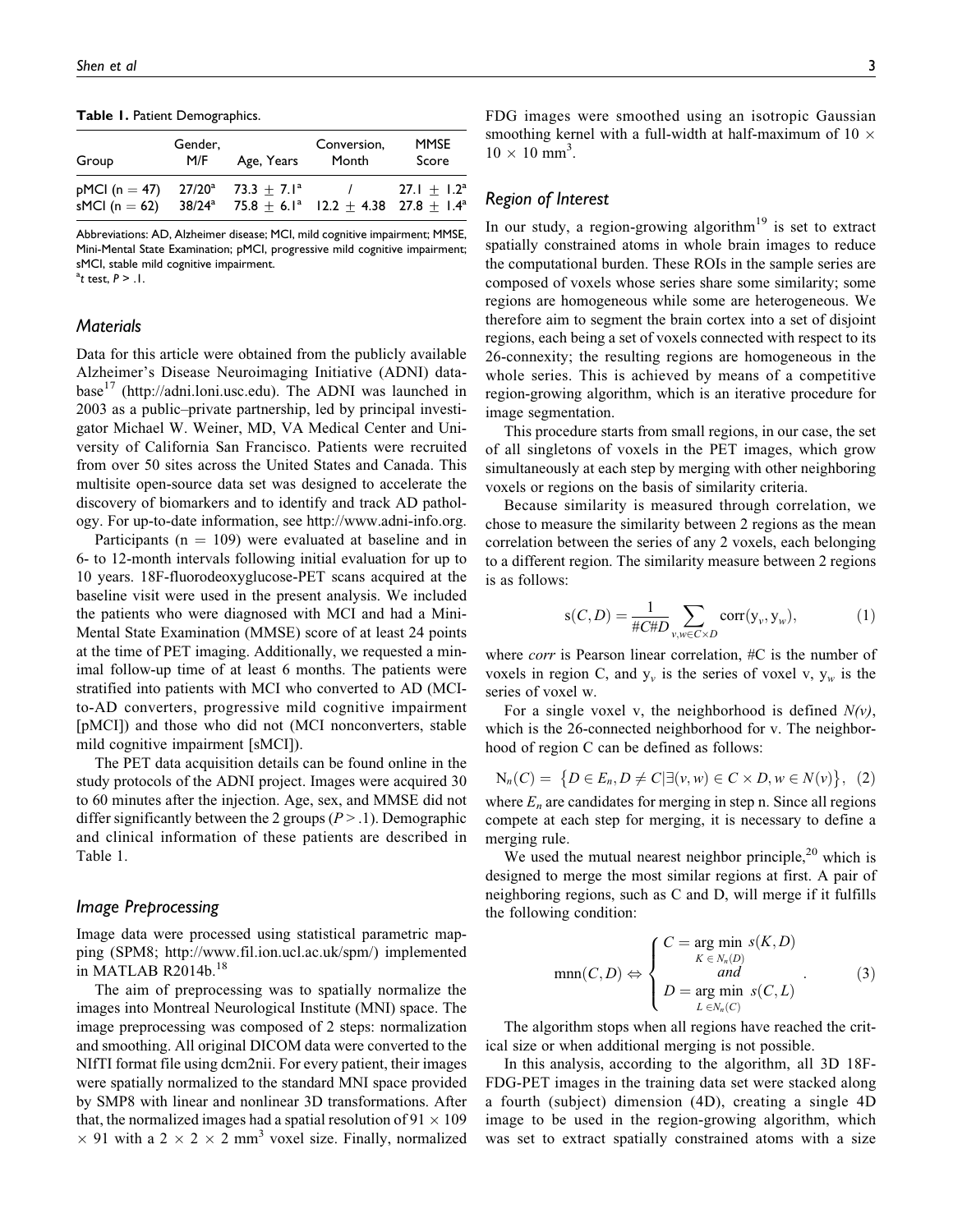threshold of  $1000 \text{ mm}^3$ . To limit the memory demand, the region-growing algorithm was applied independently in each of the 116 areas of the anatomical automatic labeling  $(AAL)$  template.<sup>21</sup>

#### Feature Learning

Hinton et  $al^{22}$  reported that deep supervised nets can be trained by adding an unsupervised pretraining by restricted Boltzmann machine (RBM) for parameter initialization. In the deep learning model, with a relatively small number of training samples, the DBN, which was stacked with RBMs, has certain advantages.<sup>23</sup>

A DBN is a deep architecture that is suitable for delivering nonlinear and complicated machine-learning information. A DBN model is actually a multilayer perception neural network with 1 input layer, 1 output layer, and several middle-hidden layers unit. The higher level layer connects to its lower layer by RBM, $^{24}$  which uses the result of the lower layer to activate the next higher level layer. For DBN, the training contains 2 steps, unsupervised pretraining and supervised fine-tuning.

Unsupervised pretraining. First, the model is pretrained as an SAE. The autoencoder acts as an unsupervised concept extractor for the original data samples. It learns the latent representation in the hidden layer (encoder) and reconstructs the data in the output layer (decoder). The core of this step is RBM.

Restricted Boltzmann machine is based on the assumption<sup>25</sup> of the Boltzmann distribution between observed and hidden variables generalized to Gaussian distributions, which setup the foundation of our model.

A simple RBM is composed of a visible layer and a hidden layer. The visible layer has m nodes,  $\{v_1, v_2 \ldots v_m\}$ . The hidden layer has n nodes,  $\{h_1, h_2 \ldots h_n\}$ .  $\{b_1, b_2 \ldots b_n\}$  and  ${c_1, c_2 \ldots c_n}$  are the bias of each node, and w is the weight value between nodes.

For pairwise training between nodes of input layers and hidden layers, a conditional Gaussian distribution is used:

$$
P_p(h_j = 1 | v) = \text{sig}\left(c_j + \sum_{i=1}^m v_j w_{ij}\right).
$$
 (4)

$$
P_{p}(v_{i} = 1 | h) = sig\left(b_{j} + \sum_{j=1}^{n} h_{j}w_{ij}\right),
$$
 (5)

where sig is the logistic function:  $sig(x) = \frac{1}{1+e^{-x}}$ . The KL distance between the sample distribution and the edge distribution of the RBM network can represent the difference between them:

$$
KL(q||p) = \sum_{X \in \Omega} q(x)ln \frac{q(x)}{p(x)} = \sum_{X \in \Omega} q(x)ln q(x) - \sum_{X \in \Omega} q(x)ln p(x),
$$
\n(6)

where  $\Omega$  is the sample space, q is the distribution of input samples,  $q(x)$  is the probability of the training sample, and P is the edge distribution represented by the RBM network. We

minimize the KL to fit the training data during training progress.

Supervised fine-tuning. Because the deep network is prone to local optimization, the choice of initial parameters has a great impact on the final convergence location of the network. Therefore, DBN training is divided into pretraining and fine-tuning.

The parameters trained by DBN are used to initialize a BP network with the same structure. Back-propagation network adopted a gradient descent algorithm to fine-tune the weight of the whole network to coordinate and optimize the parameters of the whole DBN. The feature vector mapping of the DBN is optimized, and the size of the input apace is simplified.

We take some measures to reduce chances of overfitting during training progress—(1) Dropout strategy<sup>26</sup>: Dropout is a popular strategy to prevent overfitting. We choose the percentage of units kept to feed to the next layer. For training, half of the hidden units were dropped randomly in each iteration, while the other half were retained to feed features to the next layer. For testing, all the units were kept to classify patients. (2) Regularization strategy<sup>27</sup>: The purpose of adding regularization terms is to reduce the error of the test set at the cost of increasing the error of the training set. Because in the case of a small amount of data, if the training set error is small, it may appear overfitting. L2 regularization is used in this analysis to reduce the summation of parameters squared.

#### Classification of SVM

To perform classification tasks, we use a model such as  $\text{SVM}^{28}$ to replace the traditional SoftMax function in  $DBN<sup>29</sup>$  because SVM achieves maximum margin classification in the training data set. Additionally, SVM is a more powerful model when the kernel function is adjusted to support nonlinear mapping. The input of the SVM is the result of feature coding of the original regions ROIs by the DBN. In the classification experiment, 3 kernel functions (linear, polynomial, and radial basis) were used for detecting features' generalization ability and classification reliability.

#### Comparison Experiments

Two shallow models are applied for comparison. The first one is a standard SVM without deep architecture-based feature learning. We use the average metabolism of 90 regions extracted from the standard AAL template as the SVM feature input. For the second model, we use principle component analysis (PCA) for feature extraction. In the training set, we used PCA to reduce the dimension of ROIs obtained by the region growth algorithm. The number of PCA eigenvectors was chosen to retain 95% variance, and the feature after dimension reduction was used as the feature input of SVM.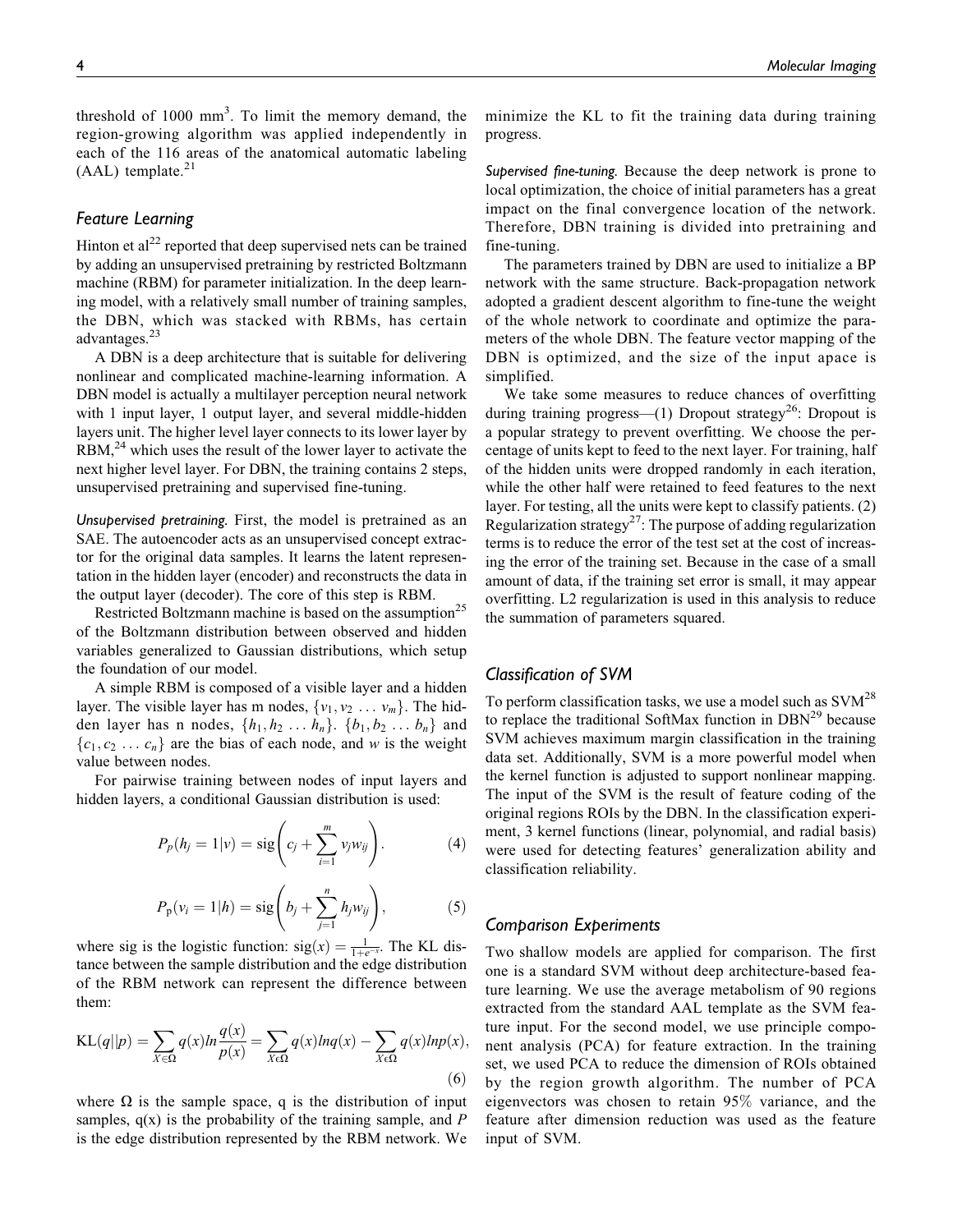

Figure 2. The 1103 regions of interest (ROIs) extracted from the region-growing algorithm.



Figure 3. Average of standardized uptake value ratio of samples in all regions of interest (ROIs).

Three different kernel functions were used in SVM. A 5-fold cross-validation method is used for classification. The accuracy, sensitivity, and specificity are used to evaluate the model performance.

#### **Results**

#### Region of Interest

According to this competitive region-growing algorithm, we finally obtain 1103 ROIs, as shown in Figure 2. Although voxels in these regions in the series are similar, for 2 types of samples, pMCI and sMCI, some regions are heterogeneous and some are homogeneous. These ROIs may offer enhanced clinical utility by utilizing information specific to PET signals.

Figure 3 shows the average of standardized uptake value ratio of samples in all ROIs. Each column represents a single sample, and each row represents the same ROI from the regiongrowing algorithm. In addition, we observed from the figure that in some ROIs, the average metabolism of the 2 types of samples was significantly different. This proves that some ROIs we extracted were heterogeneous, which can reflect the difference between pMCI samples and sMCI samples.

#### Feature Learning

Age, sex, and MMSE did not differ significantly between the 2 data sets as shown in Table 1; we propose DBN as the main deep model for feature learning in this study. We use metabolism features in ROIs as input of our single-mode DBN. The output is the result of relearning the features. We aim to preserve the original features as much as possible while reducing the dimensions of features. Thus, the essence of the DBN is the process of feature learning, that is, achievement of enhanced feature expression.<sup>30</sup>

Our deep model is shown in Figure 4. First, a DBN stacked by 3 RBMs was used for feature dimension reduction and recoding like an autoencoder. The input feature dimension is 1103 (the number of ROIs), and the output feature dimension is 100. For each layer, the number of nodes is 1000, 500, 500, and 100. Then, the trained parameters of DBN were used to initialize a BP network with the same structure, and the parameters of last hidden layer are the last extracted features.

All the training steps shared the same BP approach. The cost function was minimized using gradient descent with minibatches $31$ ; the training set was randomly divided into several mini-batches, or subsets, with 5 samples in each batch. In each iteration, only one of these mini-batches was used for minimization. After all the samples were used once for training, the training set was ordered and divided again so that batches in each different echo will not have the same samples. The initial learning rate was set to 0.001.

We used training cost and accuracy of final SVM classification to measure the deep feature learning model. As shown in Figure 5, we found that when the number of network epoch increased, the accuracy of classification rise, and the training cost decreased. When the number of epochs achieved 90, the cost and accuracy gradually tend to be stable. Hence, we choose 90 epochs in our experiments.

#### Classification of SVM

The mean accuracy, sensitivity, and specificity of the crossvalidation experiment are shown in Figures 6 and 7 and Table 2. In the classification experiment, using features from the DBN with radial basis, kernel, linear, and polynomial achieved accuracies of 86.6%, 83.9%, and 79.2%, respectively, to distinguish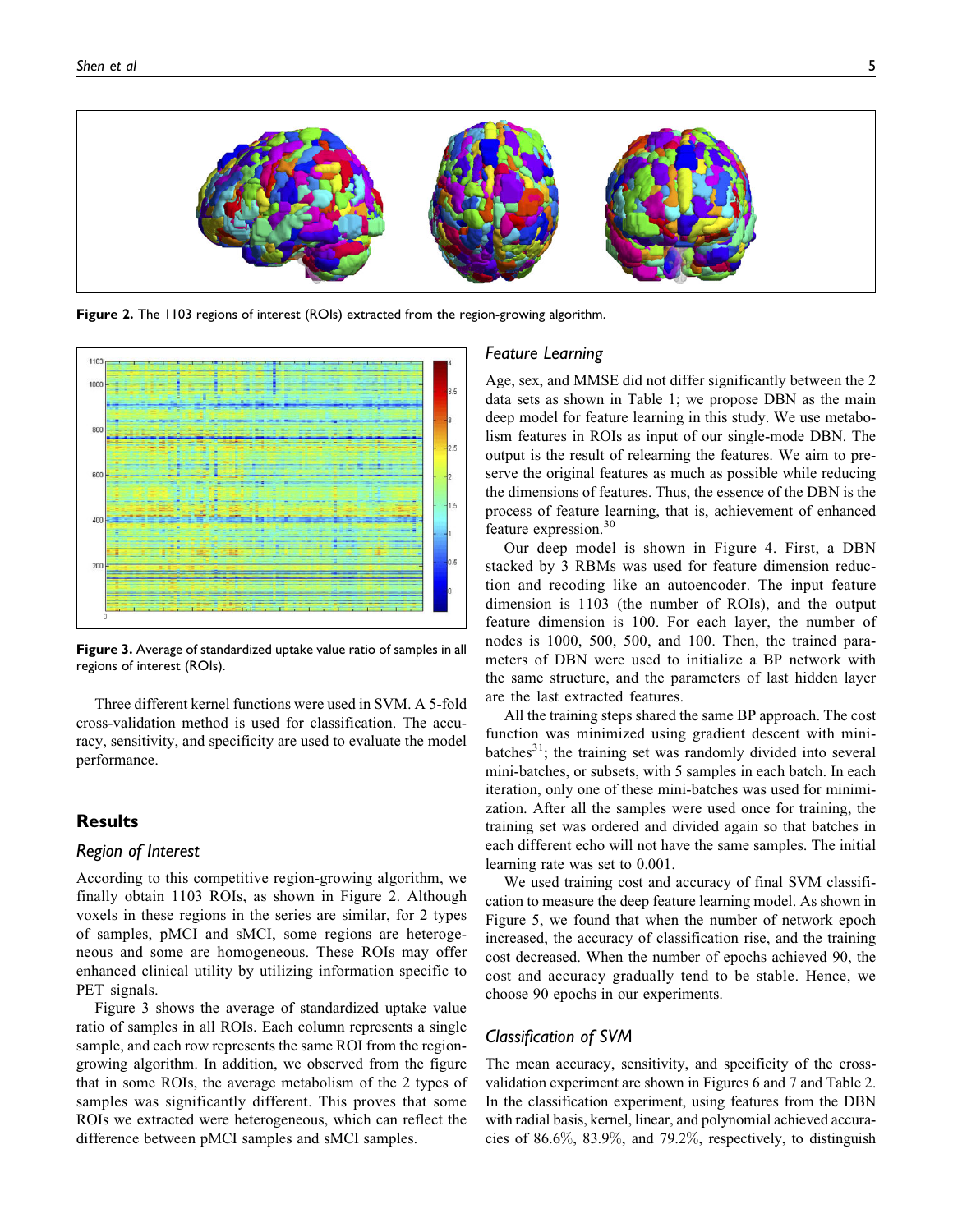

Figure 4. Deep belief network for feature learning.



Figure 5. The influence of the number of epochs on the accuracy and cost of classification in deep belief network (DBN).



Figure 6. Receiver operating characteristic (ROC) curves with different kernels.

MCI-to-AD converters from stable patients with MCI. As a result, classification experiment with RBF kernel has best accuracy, specificity, and area under the curve (AUC) value.



Figure 7. Receiver operating characteristic (ROC) curves with 5-fold cross validation.

Table 2. Classification Performance With Different Kernels.

|             | <b>RBF</b> (%) | Linear (%) | Poly $(\%)$ |
|-------------|----------------|------------|-------------|
| Accuracy    | 86.6           | 83.9       | 79.2        |
| Sensitivity | 89.5           | 89.6       | 98.3        |
| Specificity | 85.2           | 79.2       | 62.3        |
| AUC.        | 0.908          | 0.887      | 0.846       |

#### Comparison Experiment

The results of the comparison experiment are shown in Figure 8 and Table 3. As a comparison, the classification accuracy of the combination of PCA and SVM and AAL and SVM was 79.5% and 63.1%, respectively. As we can see from the Table 3, ROIs extracted by the region-growing algorithm better reflects the differences compared to the AAL template; compared to traditional PCA, DBN has better feature extraction capability. The DBN shows more profound feature information through layer-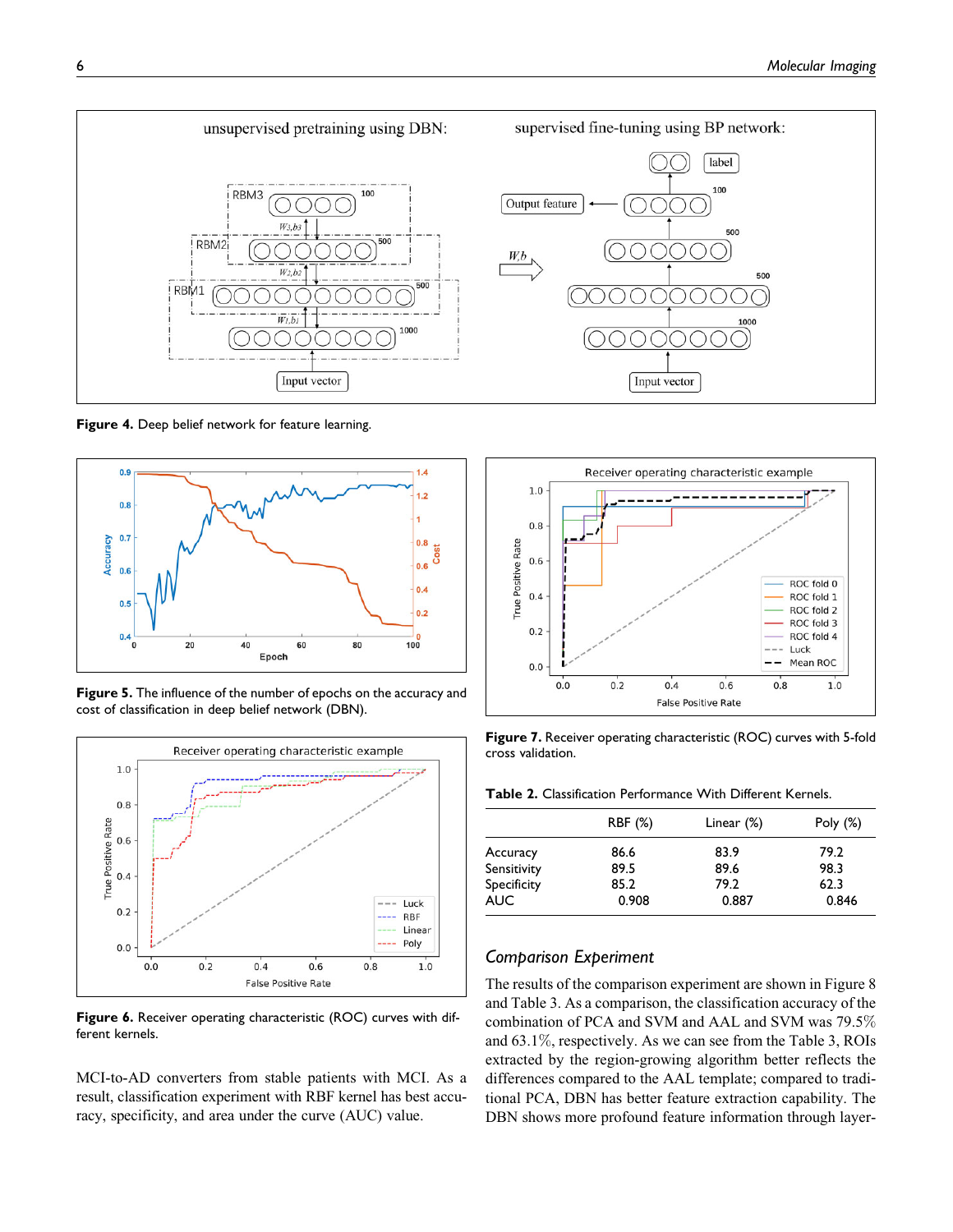

Figure 8. Receiver operating characteristic (ROC) curves of the comparison experiment.

Table 3. Classification Performance of the Comparison Experiment.

|             | Accuracy, % | Sensitivity, % | Specificity, % |
|-------------|-------------|----------------|----------------|
| $AAL + SVM$ | 63.1        | 84. I          | 24.2           |
| $PCA + SVM$ | 79.5        | 76.2           | 80.2           |
| $DBN + SVM$ | 86.6        | 89.5           | 85.I           |

Abbreviations: AAL, anatomical automatic labeling; DBN, deep belief network; PCA, principle component analysis; SVM, support vector machine.

by-layer feature transformation and extraction, overcoming the fact that PCA cannot extract nonlinear information.

#### **Discussion**

In this study, we achieved an 86% accuracy to predict AD from MCI, which is a better result than others reported in the literature. Table 4 shows the results from current methods to predict the conversion of MCI. Although the data used in different studies are not identical, they all come from the ADNI database; therefore, they share a similar acquisition and preprocessing procedure, allowing comparisons to be made.

As shown in Table 4, we achieved the best results in accuracy and sensitivity and achieved almost the best results in specificity. Possible reasons include the following:

(1) For the extraction of ROIs, we use a competitive region growth algorithm to extract ROI. In the study by  $Lu^{13}$  et al, the voxels in each ROI were clustered into patches through k-means clustering based on the Euclidean distance of their spatial coordinates, which means that voxels spatially close to each other would belong to the same patch. Suk<sup>15</sup> et al performed a 2sample  $t$  test on each voxel, selected voxels with a  $P$ value smaller than the predefined threshold, and extracted patches as ROIs with a fixed size by taking each of these voxels as a center. The results show that

Table 4. Classification Performance of the Published State-of-the-Art Methods.

| Reference                             | Modality                                             |              |       | Patients Accuracy Sensitivity Specificity |       |
|---------------------------------------|------------------------------------------------------|--------------|-------|-------------------------------------------|-------|
| Zhang <sup>10</sup><br>et al,<br>2011 | $PET + MRI$<br>$+$ CSF                               | 80           | 73.9  | 68.6                                      | 73.6  |
| Young <sup>11</sup><br>et al,<br>2013 | $MRI + PET$<br>$+$ APOE                              | $ 43\rangle$ | 69.9  | 78.7                                      | 65.6  |
| Wang <sup>12</sup><br>et al,<br>2016  | $\mathsf{PET} + \mathsf{MRI}$<br>$+$ ADAS            | 129          | 86.1  | 81.3                                      | 90.7  |
| 2017                                  | Liu <sup>32</sup> et al, $PET + MRI$                 | 234          | 73.5  | 76.19                                     | 70.37 |
| Cheng <sup>5</sup><br>et al,<br>2017  | $\mathsf{PET} + \mathsf{MRI}$<br>$+$ CSF             | 99           | 79.4  | 84.5                                      | 72.7  |
| $Zhu^{33}$ et al, $PET + MRI$<br>2015 |                                                      | 99           | 72.4  | 49.1                                      | 94.6  |
| 2018                                  | Lu <sup>13</sup> et al, $PET + MRI$                  | 521          | 81.55 | 73.33                                     | 83.83 |
| Lu <sup>13</sup> et al, PET<br>2018   |                                                      | 626          | 81.53 | 78.20                                     | 82.47 |
|                                       | Suk <sup>16</sup> et al, $PET + MRI$<br>$2015 + CSF$ | 99           | 83.3  |                                           |       |
| Proposed PET<br>method                |                                                      | 109          | 86.6  | 89.5                                      | 85.2  |

Abbreviations: CSF, cerebrospinal fluid; MRI, magnetic resonance imaging; PET, positron emission tomography; ADAS, alzheimer's disease assessment scale; APOE, apolipoprotein E.

> the ROIs extracted through our method have greater differences. We obtain the ROIs with spatial coordinates according to Pearson correlation of the sample series, which can reflect better differences between samples than single voxel or the ROIs obtained based on the Euclidean distance.

- (2) In terms of feature learning, we adopted an improved DBN model that reduces the complexity of the whole prediction algorithm while using single modality data. A DBN adopts the training and fine-tuning mode of training, which means that unsupervised pretraining can help deep learning find better optimal parameters for reducing errors, effectively avoiding the problem of parameter selection. Therefore, only a small amount of a sample can train a good classifier using a DBN, which has obvious advantages in the recognition of a small sample.
- (3) For the classification, we use SVM for classifiers to replace SoftMax in last layer of BP network because SVM has prominent advantages in solving the problem of identifying small samples.

Although our method based on a single modality can guarantee a high level of specificity, accuracy, and sensitivity, some limitations and disadvantages also exist in our method: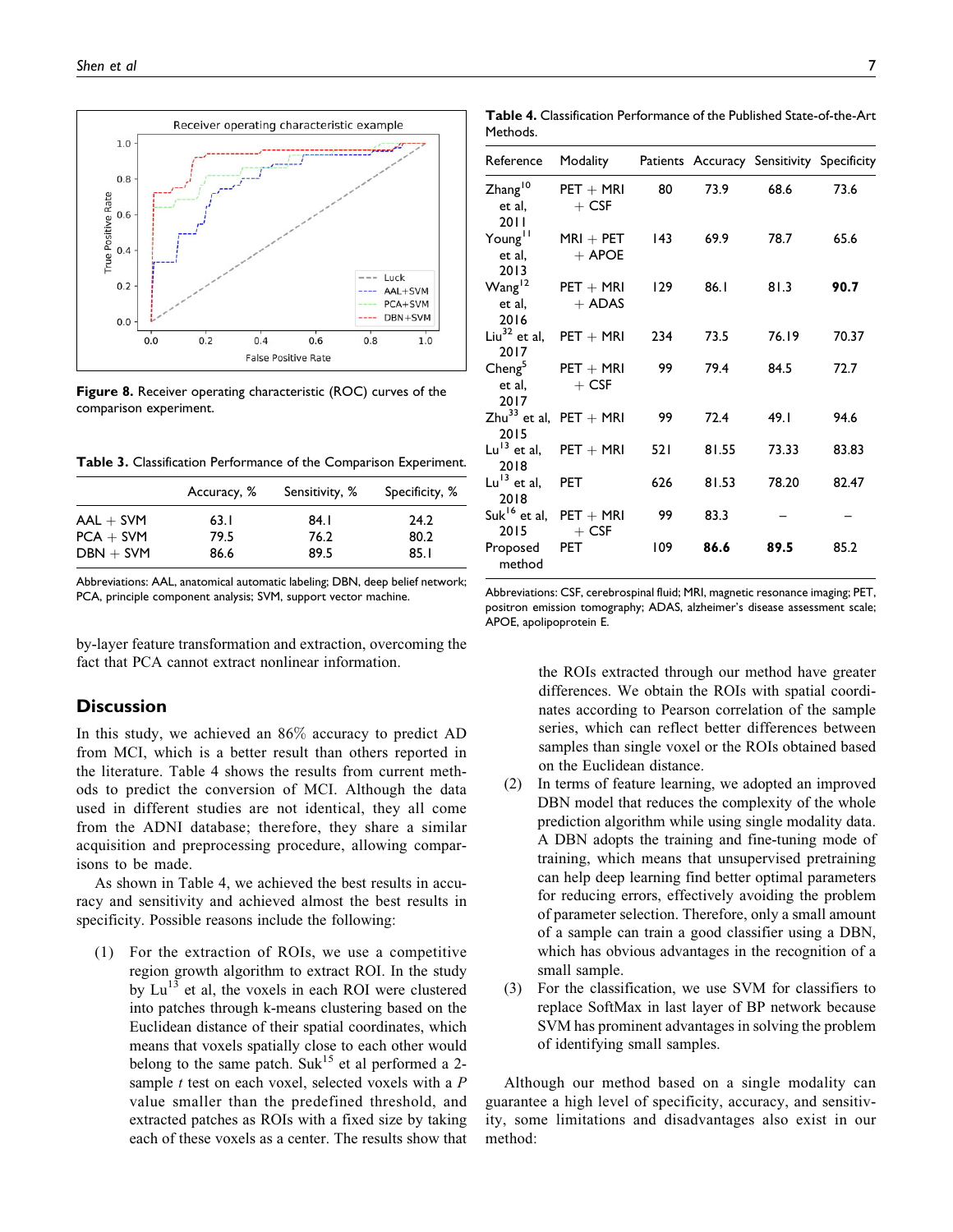- (1) Due to the limited data in the ADNI database, we only used a limited data set, so the network structure used in our experiment to discover information from MCI is not necessarily suitable for other data sets. Also, the number of cases in this study appeared not much for a current AI learning, and it is still not enough to generalize our experimental results. We need more indepth research, such as learning the optimal network structure from big data, for a practical application of deep learning in clinical scenarios.
- (2) Many other modality characteristics in the ADNI data set, such as clinical information, age, education, and CSF parameters, are not used, and it is still necessary to design a multimodal deep learning network to learn potential relationships among features from multiple modalities.
- (3) There is no general and intuitive way to visualize the training weights or interpret the underlying characteristics. Effectively visualizing or interpreting the representation of potential features is a major challenge that needs to be addressed by both machine learning and the clinical neuroscience community.

## Conclusion

In this study, a new framework for the early diagnosis of AD using DBN to extract the features of FDG-PET data is proposed. The framework improves the performance of deep neural networks in identifying sMCI and pMCI objects by using the strategy of extracting high-dimensional difference ROIs in advance. Experiments in the FDG-PET image database of 109 patients provided evidence to support 2 assertions: (1) The proposed method, which uses only features derived from a single FDG-PET modality, can be superior to existing methods that use multimodal features in the sMCI versus pMCI classification task; (2) the proposed network can learn the discriminant mode from the difference ROIs to obtain a more robust classifier with better discriminant performance. We argue, therefore, that the proposed method can be a powerful means to represent neuroimaging biomarkers for the early diagnosis and prediction of AD populations.

#### Author Contribution

Ting Shen and Jiaying Lu equally contributed to this work.

#### Declaration of Conflicting Interests

The author(s) declared no potential conflicts of interest with respect to the research, authorship, and/or publication of this article.

#### Funding

The author(s) disclosed receipt of the following financial support for the research, authorship, and/or publication of this article: This study was supported by grants from the National Natural Science Foundation of China (No. 61603236, No. 81671239, No. 81361120393, No. 81401135), the Shanghai Technology and Science Key Project in Healthcare (No.17441902100), the Shanghai National Science Foundation (18ZR1405400, 17ZR1427700), the Key Project in Healthcare (No. 17441902100), and the Shanghai Sailing Program (16YF1415400).

### ORCID iD

Jiehui Jiang <https://orcid.org/0000-0003-4948-3683>

#### References

- 1. Alzheimer's Association. 2013 Alzheimer's disease facts and figures. Alzheimers Dement. 2013;9(2):208–245.
- 2. Grundman M, Petersen RC, Ferris SH, et al. Mild cognitive impairment can be distinguished from Alzheimer disease and normal aging for clinical trials. Arch Neurol. 2004;61(1): 59–66.
- 3. Morris JC, Storandt M, Miller JP, et al. Mild cognitive impairment represents early-stage Alzheimer disease. Arch Neurol. 2001;58(3):397–405.
- 4. Bennett DA, Schneider JA, Bienias JL, Evans DA, Wilson RS. Mild cognitive impairment is related to Alzheimer disease pathology and cerebral infarctions. Neurology. 2005;64(5):834.
- 5. Cheng B, Zhang D, Shen D. Domain transfer learning for mci conversion prediction. IEEE Trans Biomed Eng. 2015;62(7): 1805–1817.
- 6. Davatzikos C, Bhatt P, Shaw LM, Batmanghelich KN, Trojanowski JQ. Prediction of mci to ad conversion, via MRI, CSF biomarkers, and pattern classification. Neurobiology of Aging. 2011;32(12):2322.e19–e27.
- 7. Chételat G, Desgranges B, Sayette VDL, Viader F, Eustache F, Baron JC. Mild cognitive impairment can FDG-pet predict who is to rapidly convert to Alzheimer's disease? Neurology. 2003; 60(8):1374–1377.
- 8. Smailagic N, Lafortune L, Kelly S, Hyde C, Brayne C. 18f-FDG pet for prediction of conversion to Alzheimer's disease dementia in people with mild cognitive impairment: an updated systematic review of test accuracy. J Alzheimers Dis. 2018;64(4):1175–1194.
- 9. Liu X, Chen K, Wu T, Weidman D, Lure F, Li J. Use of multimodality imaging and artificial intelligence for diagnosis and prognosis of early stages of Alzheimer's disease. Transl Res. 2018;194:56–67.
- 10. Zhang D, Wang Y, Zhou L, Yuan H, Shen D. Multimodal classification of Alzheimer's disease and mild cognitive impairment. Neuroimage. 2011;55(3):856–867.
- 11. Young J, Modat M, Cardoso MJ, Mendelson A, Cash D, Ourselin S. Accurate multimodal probabilistic prediction of conversion to Alzheimer's disease in patients with mild cognitive impairment. Neuroimage Clinical. 2013;2(1):735–745.
- 12. Wang P, Chen K, Yao L, et al. Multimodal classification of mild cognitive impairment based on partial least squares. J Alzheimers Dis. 2016;54(1):359–371.
- 13. Lu D, Popuri K, Ding GW, Balachandar R, Beg MF. Multimodal and multiscale deep neural networks for the early diagnosis of Alzheimer's disease using structural MR and FDG-PET images. Sci Rep. 2018;8(1):5697.
- 14. Liu M, Cheng D, Wang K, Wang Y. Multi-modality cascaded convolutional neural networks for Alzheimer's disease diagnosis. Neuroinformatics. 2018;16(3-4):295–308.